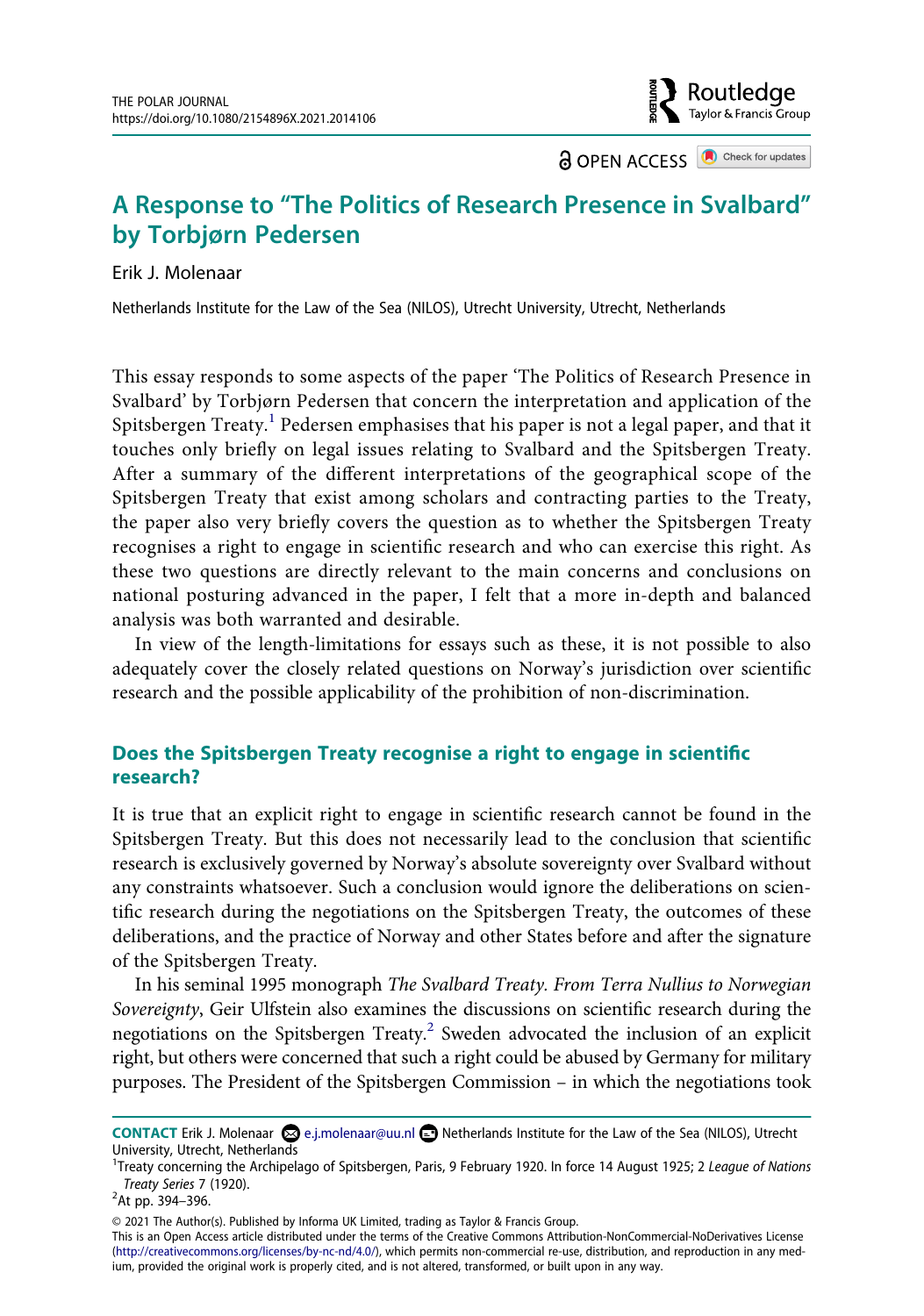place – also felt that an explicit right was unnecessary as he assumed that Norway was unlikely to adopt discriminatory regulations on scientific research. A Norwegian proposal to include a provision that would prohibit Norway from denying *bona fide* research did not attract the necessary support either. In the end, a two-pronged solution was adopted.<sup>[3](#page-1-0)</sup>

First, Sweden and other delegations proposed that Sweden and Norway conclude a bilateral agreement containing an explicit right to engage in scientific research on a non-discriminatory basis. This agreement was concluded by means of an exchange of notes on 12 January 1920<sup>[4](#page-1-1)</sup>; prior to the signature of the Spitsbergen Treaty therefore.

Second, another paragraph was added to Article 5 of the Spitsbergen Treaty. This provision reads, in its entirety, as follows:

The High Contracting Parties recognise the utility of establishing an international meteorological station in the territories specified in Article 1, the organisation of which shall form the subject of a subsequent Convention.

Conventions shall also be concluded laying down the conditions under which scientific investigations may be conducted in the said territories.

None of the things envisaged in Article 5 ever materialised. This does not mean, however, that the second paragraph has become irrelevant. It conveys the delegations' clear intention that one or more conventions containing conditions for conducting scientific research on Svalbard shall be concluded at some time in the future. The use of 'shall' here is probably best seen as evidence of a strong determination in this regard. Whereas the provision is not formulated as an obligation for contracting parties, this would also not have made much difference because in practice it is not possible to force States to negotiate and adopt treaties. The fact that the Spitsbergen Treaty does not establish permanent institutions – for instance a Council, Commission or Meeting of the Parties – and also contains no provisions on amendment or review, renders this even more difficult.<sup>5</sup> It can be assumed that Norway would not have been - and is still not favourably disposed towards establishing permanent institutions as these would necessarily 'internationalize' Svalbard and thereby constrain Norway's sovereignty.

It is submitted that Article 5(2) contains three implicit assumptions or understandings. First, scientific research can only be constrained by conditions laid down in conventions. This requires such conventions to be negotiated and adopted by States, and to be ratified by them in order for the conventions to enter into force. Or, put differently, scientific research in Svalbard can only be regulated at the international level. Second, the negotiations on the envisaged conventions would be undertaken by the contracting parties to the Spitsbergen Treaty. This means that contracting parties have an implicit right to be involved in these negotiations, and thereby an implicit right to be involved in the international regulation of scientific research. Third, the objective of the conventions would be to lay down the conditions under which research can be

<span id="page-1-0"></span><sup>&</sup>lt;sup>3</sup>See also Art. 9 of the Spitsbergen Treaty on demilitarisation.<br><sup>4</sup>Ulfstein, *The Syalbard Treaty*, 396

<span id="page-1-1"></span>Ulfstein, *The Svalbard Treaty*, 396. <sup>5</sup>

<span id="page-1-2"></span> $5$ The only institutional component of the Spitsbergen Treaty is included in Art. 8(4), which provides for the possibility to establish a temporary Commission to adopt mining regulations in case one or more contracting parties would have proposed amendments to the draft mining regulations drawn up by Norway. In addition, in 2006 the United Kingdom convened an informal meeting with nine other contracting parties, but not Norway (Pedersen, 'Denmark's Policies Toward the Svalbard Area', 329) and some years thereafter Iceland called for a Conference of the Parties to discuss the issue of the geographical scope of the Treaty (Molenaar, 'Fisheries Regulation in the Maritime Zones of Svalbard', 55).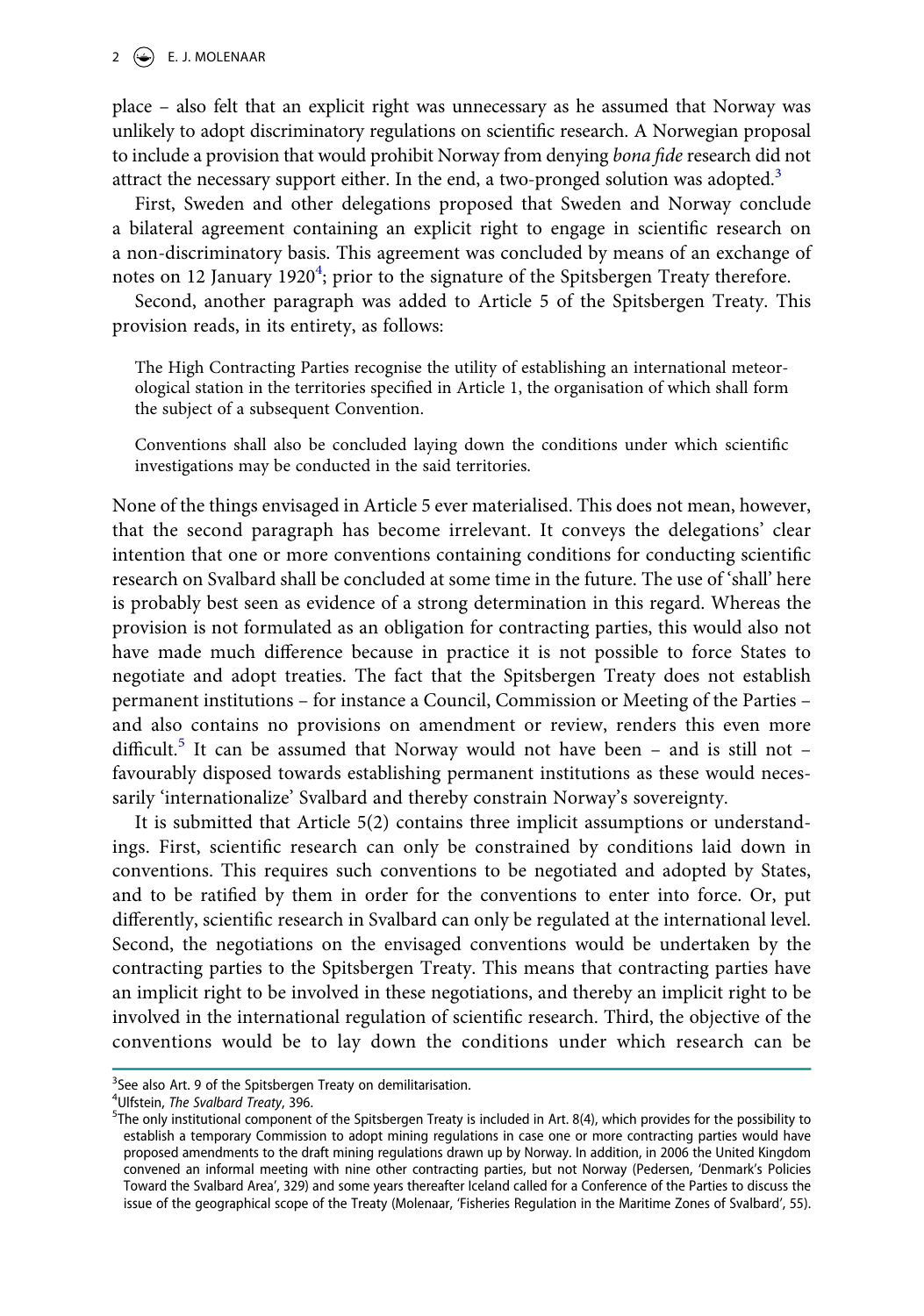conducted. From this objective's narrow focus on conditions it logically follows that a right to conduct research was assumed to already exist at that time. This would have been different if the delegations had chosen a broader objective, such as 'the conduct of scientific investigations'. In other words, Article 5(2) can be regarded as implicit recogni-tion of an already existing right to conduct research.<sup>[6](#page-2-0)</sup>

Attention must also be paid to paragraph 1 of Article 3 of the Spitsbergen Treaty, which stipulates:

The nationals of all the High Contracting Parties shall have equal liberty of access and entry for any reason or object whatever to the waters, fjords and ports of the territories specified in Article 1; subject to the observance of local laws and regulations, they may carry on there without impediment all maritime, industrial, mining and commercial operations on a footing of absolute equality.

This provision consists of two parts. The second part – 'subject to [. . ..] absolute equality' – relates only to 'maritime, industrial, mining and commercial operations'. These operations (or enterprises) are also governed by paragraph 2 of Article 3, which deals with their 'exercise and practice'. By contrast, the first part of Article 3(1) – 'The nationals [. . ..] Article 1' – applies not only to these operations but more generally. This part grants a right of access and entry to the waters, fjords and ports of Svalbard 'for any reason or object whatever'. This also encompasses scientific research, unless this would lead to inconsistency with other provisions in the Spitsbergen Treaty; for instance Article 9 on demilitarisation.

The actual engagement in scientific research and the practice of States relating thereto is also relevant. The deliberations on scientific research during the negotiations on the Spitsbergen Treaty must be seen against the background that scientific research on Svalbard had already commenced in the first half of the 19<sup>th</sup> Century.<sup>7</sup> Preserving former *terra nullius* rights, equal treatment and the *status quo ante* in this regard is an overarching objective of the Spitsbergen Treaty that is operationalised in most of its provisions. Scientific research on Svalbard continued after the entry into force of the Spitsbergen Treaty in 1925 until today. It can be safely assumed that the vast majority of the research undertaken in Svalbard from the first half of the 19<sup>th</sup> Century until now had strong linkages with States. Much of that research will either have been largely or fully funded by States, been undertaken by governmental research institutions or research institutions closely connected to States, or been subject to other forms of control by States. The conduct of such research is therefore relevant for the issue of subsequent practice discussed below.

Pedersen notes that it is only recently that Norway started to engage in 'increasingly proactive management of international research activities in the Svalbard archipelago'. In 1995, Ulfstein concluded that Norwegian regulation did not interfere with the substance of research as such. $8$  He also referred to statements in several Norwegian official documents that reflect Norway's position up until 1995 that the Spitsbergen Treaty provides for a right to conduct research and that Norway is required to respect an open access regime in this regard.<sup>[9](#page-2-3)</sup> As reflected in Pedersen's paper, China takes a similar position. This position is included in more general terms in China's Arctic

<span id="page-2-0"></span><sup>6</sup> Ulfstein, *The Svalbard Treaty*, 397–398 acknowledges that Art. 5(2) 'provides some minimum rights to conduct research on Svalbard'.  $^7$ Ibid., 390.

<span id="page-2-2"></span><span id="page-2-1"></span> $8$ Ibid., 396.

<span id="page-2-3"></span><sup>&</sup>lt;sup>9</sup>lbid., 391, 396-397.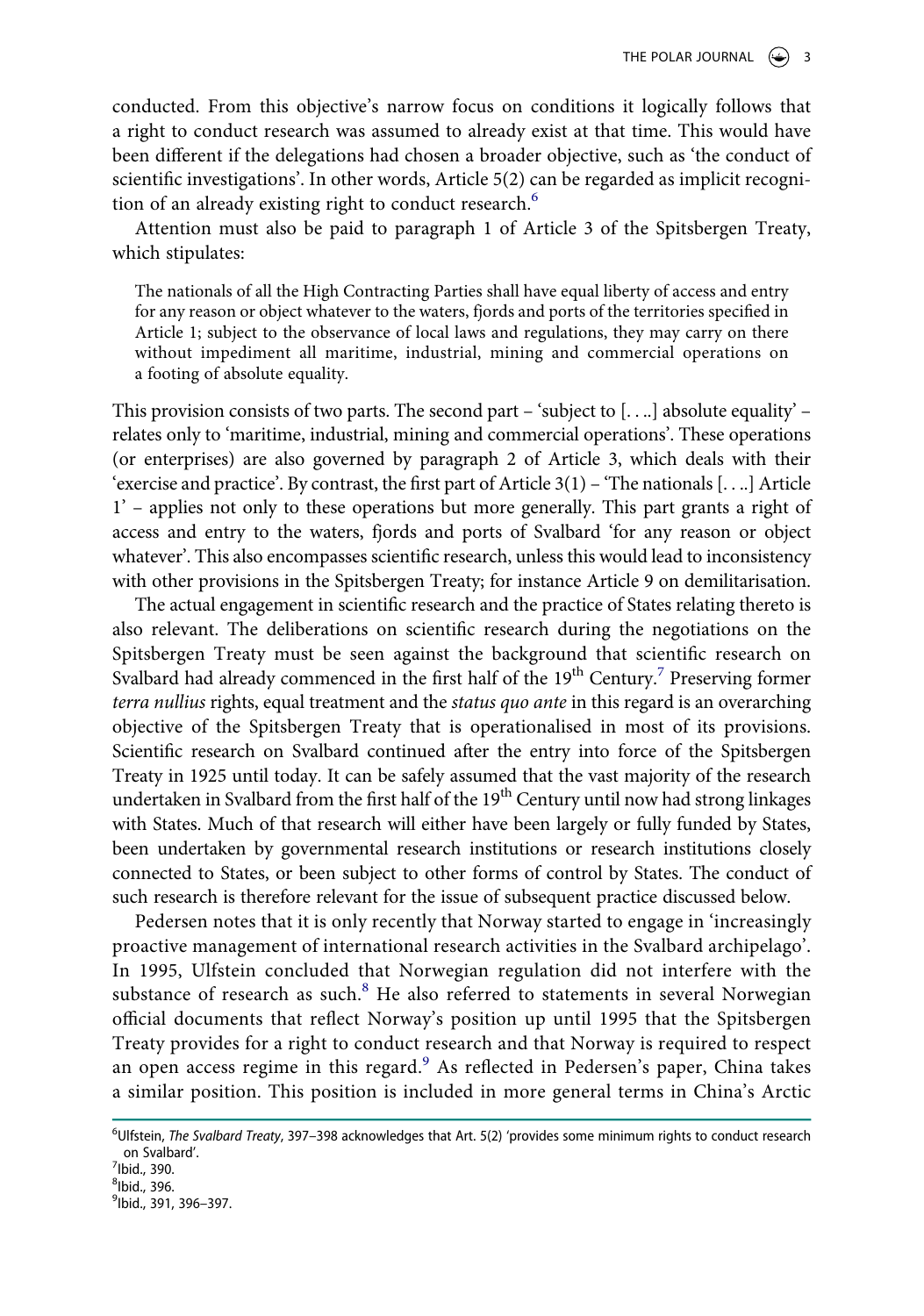Policy<sup>[10](#page-3-0)</sup> and more specifically in correspondence between China and the Research Council of Norway referenced in Pedersen's paper. In this correspondence China insisted 'on "an international decision-making process" for research policy in Svalbard, and for autonomous national research stations in Svalbard devoid of Norwegian interference'. It is highly likely that other contracting parties to the Spitsbergen Treaty have positions on scientific research as well, even though not all of these will be in the public domain. The most recent Netherlands Polar Strategy – for the years 2021-2025 – explicitly notes that the Spitsbergen Treaty provides for freedom of scientific research.<sup>[11](#page-3-1)</sup> The previous polar strategy for the years  $2016-2020$  was silent on this issue.

It is submitted that the research conducted on Svalbard before and after the entry into force of the Spitsbergen Treaty, the direct or close involvement in this research by contracting parties to the Spitsbergen Treaty, the consistent and uniform practice of Norway on this research – until very recently – and positions of other contracting parties to the Spitsbergen Treaty, are all highly relevant for the Treaty's interpretation. Arguably, it is quite plausible that they amount to 'subsequent practice in the application of the treaty which establishes the agreement of the parties regarding its interpretation' within the meaning of Article 31(3)(b) of the Vienna Convention on the Law of Treaties (VCLT).<sup>12</sup> Such subsequent practice must be taken into account in the interpretation of treaties, and is of crucial importance in cases where interpretation does not immediately lead to clear and unequivocal conclusions. In the case at hand, an explicit right to conduct scientific research is not included in the Spitsbergen Treaty, but it can be argued that an implicit right can be construed on the basis of a textual interpretation of Articles 3(1) and 5(2) in 'their context and in the light of [the Treaty's] object and purpose'[.13](#page-3-3) Accordingly, it can be argued that contracting parties to the Spitsbergen Treaty have a right to conduct scientific research on Svalbard based on the interpretation of its provisions, their context, the treaty's object and purpose as well as subsequent practice.

The above analysis and line of argumentation also puts the 1920 agreement between Norway and Sweden in a different perspective. Instead of regarding this as an agreement with 'constitutive effect' – creating new rights and obligations – it can also be regarded as merely serving a confirmatory purpose: providing confirmation and assurances to Sweden that certain rights and obligations already existed.

## **Who can exercise a possible right to engage in scientific research?**

The question as to who can exercise a possible right to engage in scientific research is raised by Pedersen's view that contracting parties to the Spitsbergen Treaty 'cannot claim extensive rights of their own but on behalf of their nationals'.<sup>14</sup> The words 'extensive rights' are

<span id="page-3-1"></span><span id="page-3-0"></span><sup>&</sup>lt;sup>10</sup>The State Council Information Office of the People's Republic of China, 'China's Arctic Policy', in sections I and II.<br><sup>11</sup>Netherlands Government, 'The Netherlands' Polar Strategy 2021–2025', 25.<br><sup>12</sup>Vienna, 23 May 196

<span id="page-3-2"></span>conclusions on subsequent agreements and subsequent practice in relation to the interpretation of treaties' (available at [https://legal.un.org/ilc/\)](https://legal.un.org/ilc/).<br><sup>13</sup>Art. 31(1) of the VCLT.<br><sup>14</sup>This statement is included in the main text after footnote 26. In the sentences preceding footnote 44, Pedersen

<span id="page-3-3"></span>

<span id="page-3-4"></span>observes: 'Beijing asserted that the Svalbard Treaty gives the contracting parties to the Svalbard Treaty (the treaty says their nationals) a set of liberties in the archipelago'.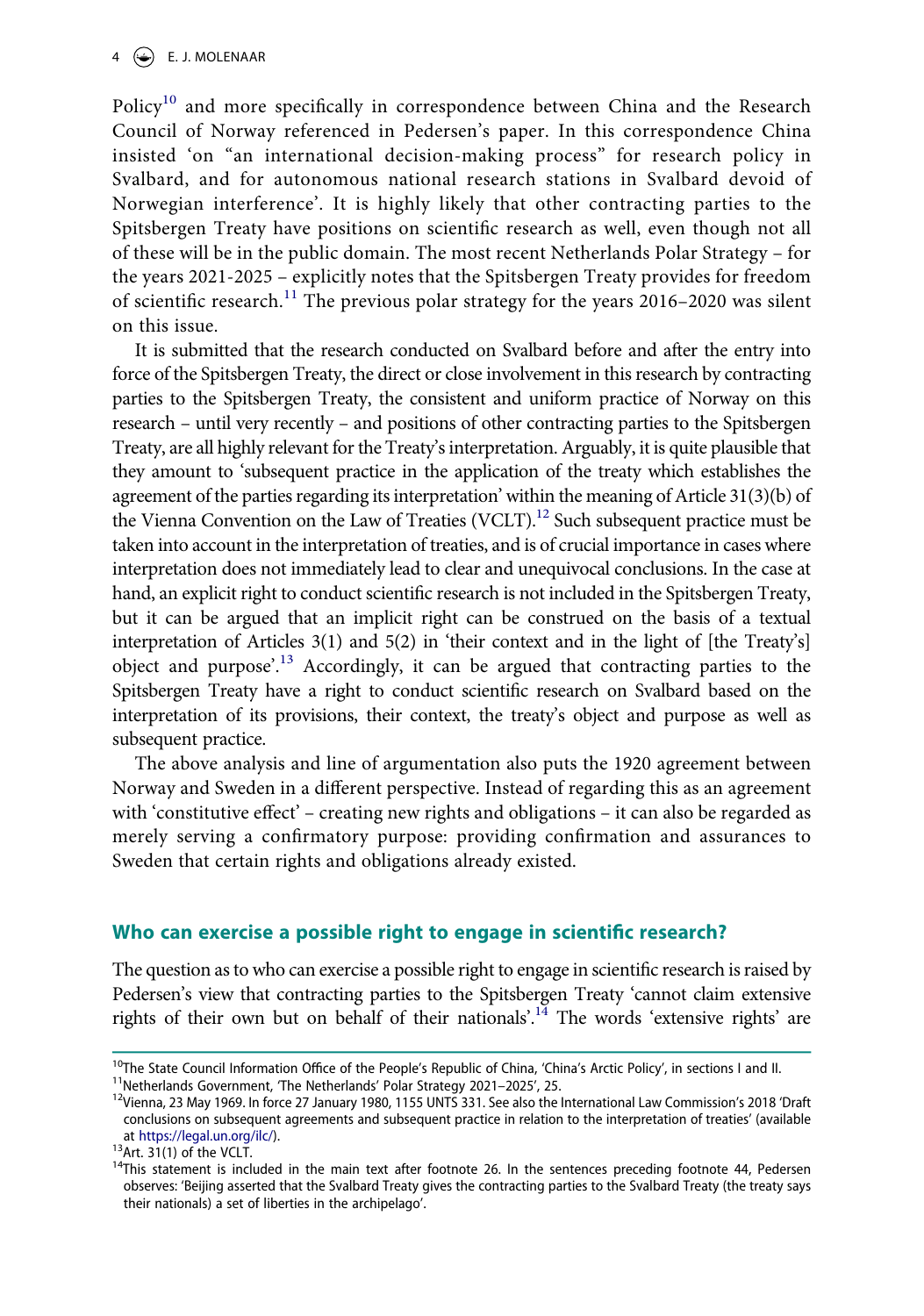presumably meant to refer to rights to engage in concrete activities such as fishing and scientific research. Articles 2(1) and 3(1) of the Spitsbergen Treaty seem to support Pedersen's view. The latter has been cited above, and the former reads:

Ships and nationals of all the High Contracting Parties shall enjoy equally the rights of fishing and hunting in the territories specified in Article 1 and in their territorial waters.

This wording suggests that the rights are granted directly to ships and nationals and that they – and not the contracting parties – are the rights holders. It is submitted, however, that a literal interpretation of Articles 2(1) and 3(1) of the Spitsbergen Treaty is not convincing because the Treaty was adopted in 1920, well before the evolution and general acceptance of international human rights law and the recognition that humans can be rights holders. All the rights explicitly or implicitly granted or recognised by Articles 2(1) and 3(1) are therefore held by contracting parties, even though the actual exercise of these rights will be by ships and nationals of these contracting parties.<sup>15</sup>

More importantly, in light of the focus on national posturing in the paper by Pedersen, is that except for the stipulations on demilitarisation in Article 9, in principle the Spitsbergen Treaty does not preclude governmental officials, governmental ships or governmental (research) institutions from exercising rights to engage in activities. This means that the view by Pedersen set out above has little or no practical implications.

#### **National posturing**

The core concern of the paper by Pedersen is that 'Some of the international research presence in Svalbard has the ambience of foreign missions, representing state actors rather than individual researchers or research institutions.' This is the result of 'national posturing through naming and labelling, ensigns and other national symbols, and even calls from capitals for a say in Svalbard policymaking' which 'may be viewed by Oslo with justified skepticism'. It is submitted that these concerns and conclusions are based on the position that the Spitsbergen Treaty does not provide a right to engage in scientific research, and that there can be no involvement whatsoever by the governments of contracting parties in such research. As argued above, this is not the only possible interpretation of the Spitsbergen Treaty and also not necessarily the most convincing one.

#### **Disclosure statement**

No potential conflict of interest was reported by the author(s).

#### **Bibliography**

Molenaar, E.J. "Fisheries Regulation in the Maritime Zones of Svalbard." *International Journal of Marine and Coastal Law* 27 (2012): 3–58. doi:[10.1163/157180812X610541](https://doi.org/10.1163/157180812X610541).

Netherlands Government, "The Netherlands' Polar Strategy 2021-2025. Prepared for Change," February 2021, available at [https://www.government.nl/documents/publications/2021/03/01/](https://www.government.nl/documents/publications/2021/03/01/polar-strategy) [polar-strategy](https://www.government.nl/documents/publications/2021/03/01/polar-strategy) accessed at 3 December 2021

<span id="page-4-0"></span><sup>15</sup>See also Ulfstein, *The Svalbard Treaty*, 219–230 on the addressees and beneficiaries of non-discrimination.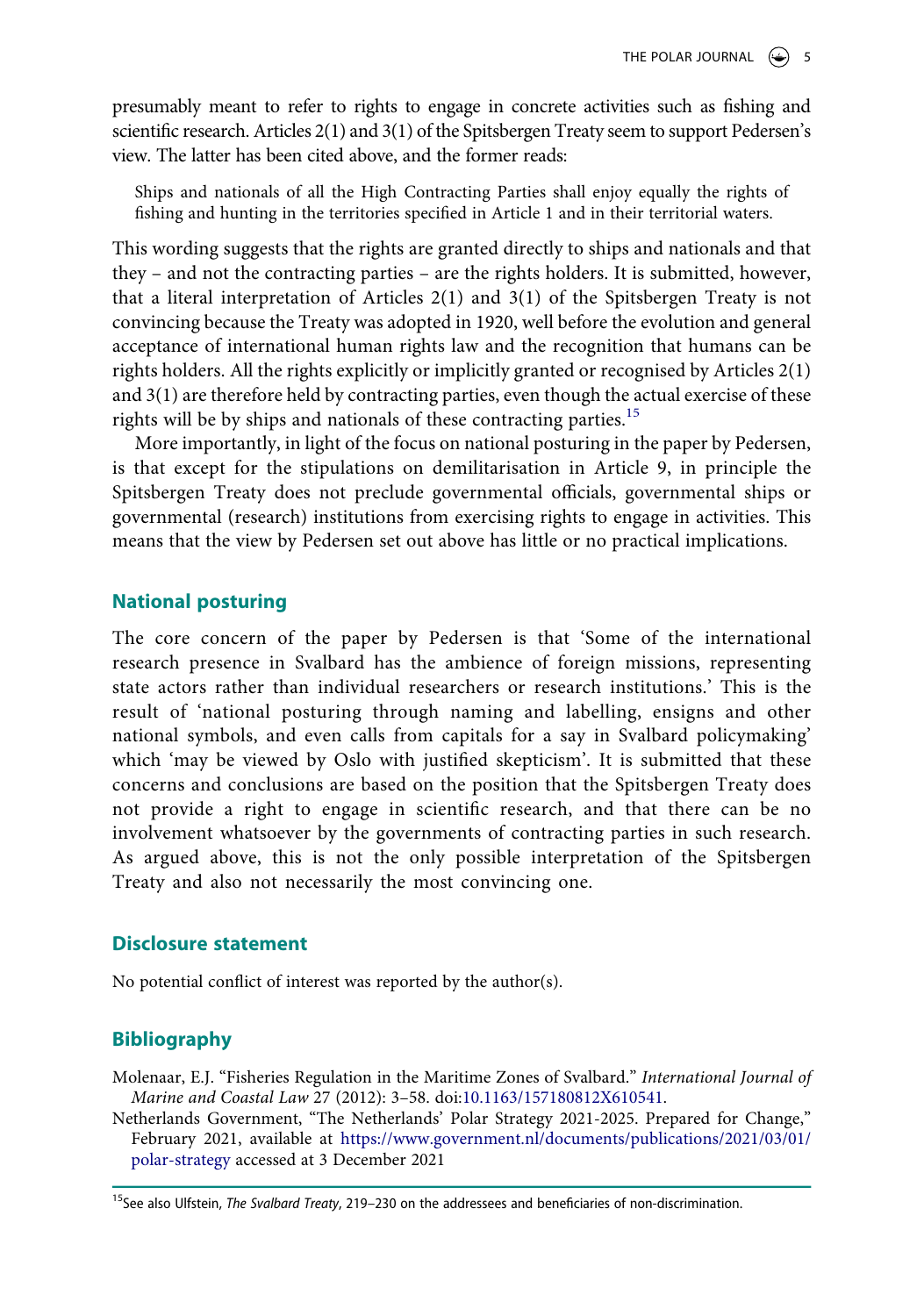$6 \quad (*)$  E. J. MOLENAAR

- Pedersen, T. "Denmark's Policies toward the Svalbard Area." *Ocean Development & International Law* 40 (2009): 319–32. doi:[10.1080/00908320903076904](https://doi.org/10.1080/00908320903076904).
- The State Council Information Office of the People's Republic of China, "China's Arctic Policy", White Paper, 26 January 2018, available at [http://english.www.gov.cn/archive/white\\_paper/](http://english.www.gov.cn/archive/white_paper/2018/01/26/content_281476026660336.htm) [2018/01/26/content\\_281476026660336.htm](http://english.www.gov.cn/archive/white_paper/2018/01/26/content_281476026660336.htm) , accessed at 3 December 2021.
- Ulfstein, G. *The Svalbard Treaty. From Terra Nullius to Norwegian Sovereignty*. Oslo: Scandinavian University Press, 1995.